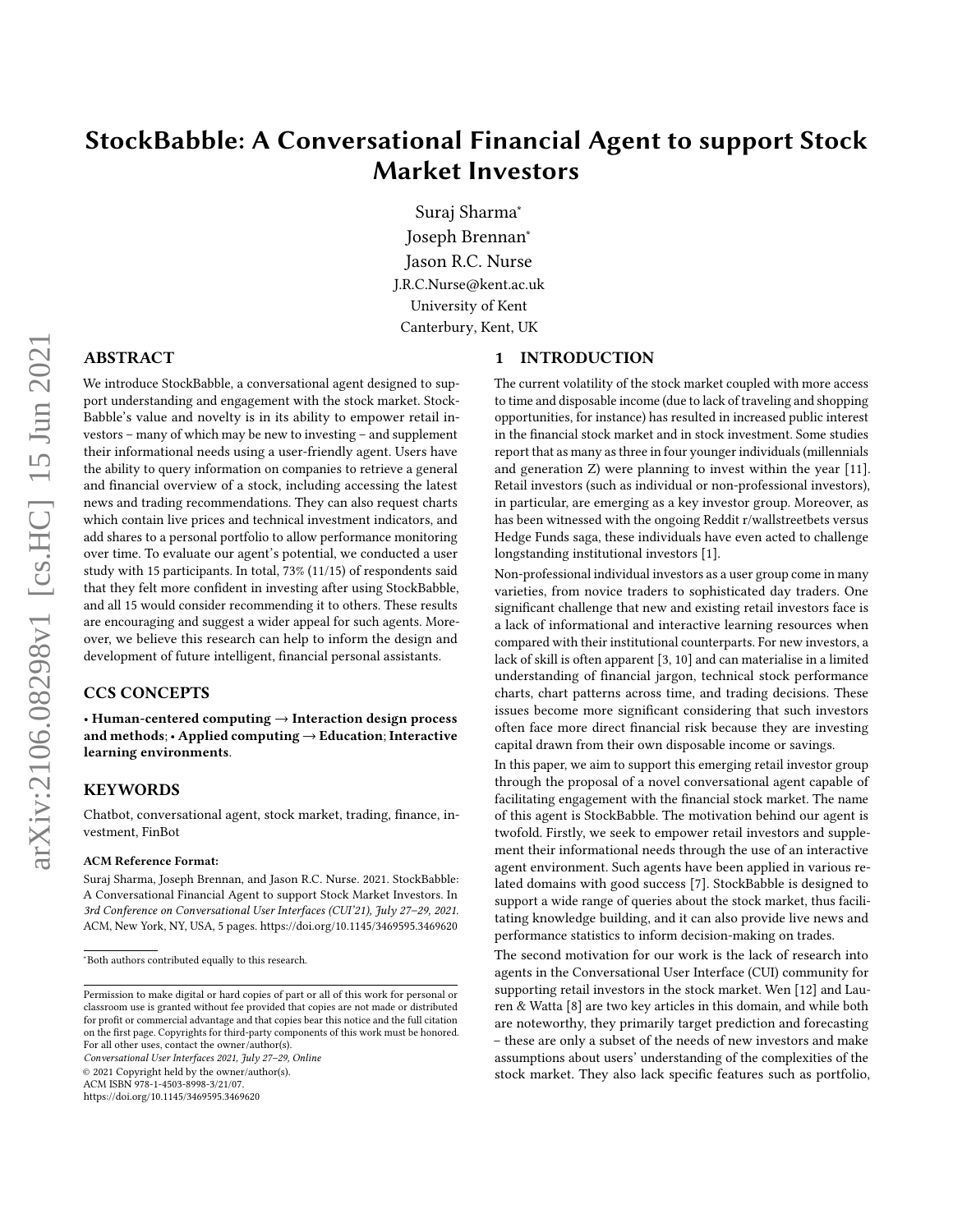<span id="page-1-2"></span>

Figure 1: An example interactive company chart within the StockBabble interface

terms and interactive charts, and are limited by their implementation platforms (i.e., LINE and the SlackAPI). We aimed to produce an agent where such limitations in scope can be avoided, and there is more freedom to design and prototype how each component can be engaged with by the end user.

# 2 THE STOCKBABBLE AGENT

#### 2.1 Functionality

StockBabble is a conversational agent focused on empowering retail investors. It allows them to build their knowledge about the stock market and informs their decision-making through the use of a responsive chatbot environment. In many ways this agent disrupts the conventional means of accessing practical stock market information which is, at least for retail investors, traditionally based on directed browsing of a disparate set of websites and trading platforms/apps. Instead, we provide an agent capable of performing a series of common stock market look-ups and investment tasks.

The primary use cases that StockBabble targets are:

- Knowledge building about the stock market and investments generally. This use case is grounded in the reality that many individuals may be new to investing and therefore there is value in an environment which is responsive and able to support their learning. StockBabble would therefore allow exploration of topics such as how the stock market works, as well as provide insights into key investment terms and jargon (e.g., what is a stock or how does an individual invest?).
- Research and analysis of companies to help inform decisionmaking and investments. StockBabble is able to provide live

news about organisations; a feature which we present in a timeline as it enables investors/users to view the latest information on stocks in order of time. There is also a stock price functionality that allows the user to ask for the latest stock price information for a company. This information is presented in an interactive chart, similar to what is seen on other trading platforms like TradingView $^1$  $^1$  or Trading[2](#page-1-1)12 $^2$ . Figure [1](#page-1-2) shows an example of the interactive chart with technical overlay data on the stock's performance. Additionally, we incorporated company profiles as a way in which users can review a complete overview of a company's financial and general business processes; this includes a range of information from where the business' head office is located, to the annual dividends the company distributes.

• Stock portfolio and recommendation support is enabled through the features above, but StockBabble also contains a dedicated portfolio component to simulate how well stocks may perform before users execute on trades in the real world. Not only does the portfolio act as an ideal educational investment tool, but it also allows for end users to formulate their own investment strategies over time. To complement this, StockBabble is able to produce 'buy' or 'sell' recommendations based on a number of common technical stock indicators such as the Simple Moving Average (SMA) and Exponential Moving Average (EMA) [\[5\]](#page-4-8). If the technical indicators pass a threshold, it represents either a buy or a sell. We tally the indicators to produce an overall recommendation which is then presented to the user. Figure [2](#page-2-0) presents an example of this component/response, including the

<span id="page-1-0"></span> $^{\rm 1}$ https://www.tradingview.com/chart/

<span id="page-1-1"></span><sup>2</sup>https://www.trading212.com/en/Technical-Analysis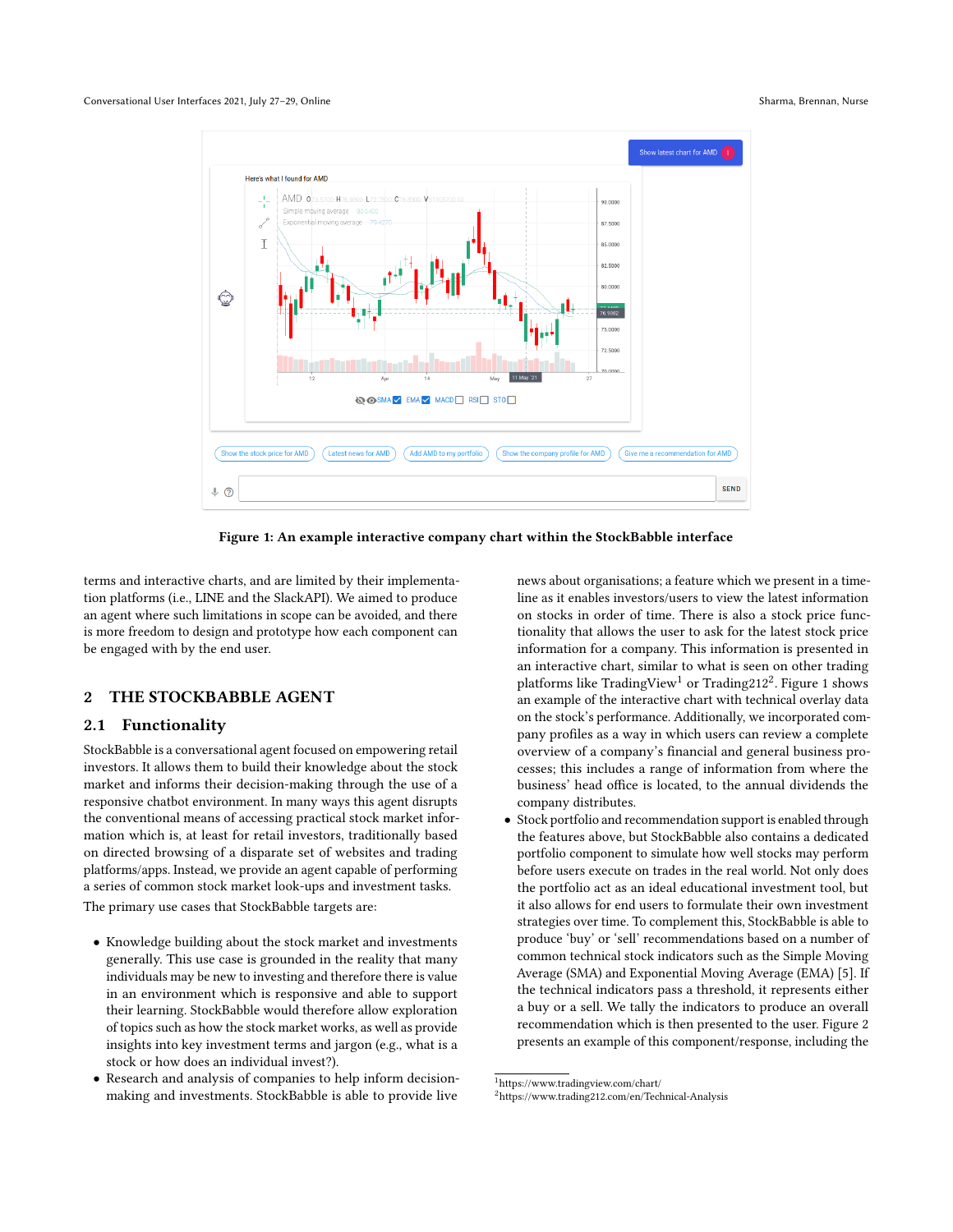detailed indicators to justify the recommendation; this screenshot represents the final agent interface after updates based on user study feedback. Indicators are also integrated into overlays on the performance charts in StockBabble to assist the user in making a trading decision; these can be seen at the bottom of Figure [1](#page-1-2) as a toggle button for each indicator. The other indicators included are Relative Strength Index (RSI), Moving Average Convergence Divergence (MACD) and Stochastic Oscillator (STO) [\[5\]](#page-4-8).

<span id="page-2-0"></span>

#### Figure 2: An example recommendation that StockBabble produces based on six indicators, namely, SMA20, EMA20, EMA50, RSI, STO and MACD

To improve engagement with StockBabble through the various use contexts above, we applied several design principles grounded in research [\[7\]](#page-4-5). Firstly, we adopted a prompting technique where the agent would suggest the next question based on a user's previous question. For instance, if the user asks "What is the stock price of Facebook", the chatbot would first answer this question and then suggest additional follow-up queries, such as "Show the company profile for Facebook", or "Give me a recommendation for Facebook". Some examples of this can be seen in Figure [1.](#page-1-2) These could be accessed by the user to provide a more natural conversation flow and would seek to avoid known issues [\[9\]](#page-4-9) related to poor agent responses and engagement. This button-type interface, alongside the textual input, is also recommended by research [\[7\]](#page-4-5) as it helps to make the conversation more natural and engaging.

Additionally, users can interact with StockBabble by typing a message and pressing send, or by using voice input. Voice input is an increasingly popular way to engage with agents (due to agents such as Alexa, Siri and Google Assistant) and can provide users with

another interaction mode [\[2\]](#page-4-10); these factors motivated its inclusion. Once voice recognition is enabled (by clicking the microphone – see bottom left of Figure [1\)](#page-1-2), a user can begin speaking and their words will be populated in the message box. We have adopted this approach for flexibility and to allow the text to be corrected if there are any errors before submission. The bottom of Figures [1](#page-1-2) and [2](#page-2-0) depict this data entry area. Lastly, due to the size of some of the visual components which StockBabble produces (e.g., stock charts, recommendation information, and portfolio data), we automatically minimise the prior components once another question has been asked. For example, if the user asks for a chart for a company followed by the news, the chart component would be minimized. Users can easily maximise it again by clicking on it. This approach to displaying information helps to support a better conversation flow, promote a cleaner stream of utterances, and reduce the bulkiness of the dialogue.

#### 2.2 Design, Development and Technical details

The design and development of StockBabble was carried out parttime over a period of five months. To create the agent, we drew requirements from the use cases of a retail investor (both key needs and challenges) and discussions with investors, which can generally be seen in the functionalities defined above. Our design began with low fidelity prototypes which were iterated over through brainstorming sessions with persons with varying stock market and investing experience. Once we had a stable set of prototype designs, we began development of the StockBabble conversational agent. We built StockBabble as a web app available on desktop and mobile platforms. After registration (registration was needed to allow user portfolios to persist), the user would be presented with a conversational interface which allows them to interact with the agent using voice and text. The front-end application, which is displayed to the user, communicates with a back-end API which is used for the processing of questions and retrieval of information. To provide more detail, Figure [3](#page-3-0) shows the users journey upon asking a question.

StockBabble's front-end application was written using the VueJs $3$ JavaScript framework and Web Speech API's speech recognition tool to implement voice input $\rm ^4$  $\rm ^4$ . The backend API was written using NodeJs<sup>[5](#page-2-3)</sup> with the Express framework for routing. When this API receives a user's questions (e.g., "What's the price of Amazon to-day?"), we send the request to our Google DialogFlow<sup>[6](#page-2-4)</sup> agent, which assesses the content and returns what it recognised for further processing. DialogFlow acted as a pivotal component in meeting our requirements, particularly through its use of machine learning to recognise variations of expressions using training data. This meant that we did not have to initially manually add sentences to anticipate phrasing of queries and could concentrate on aggregating a suite of robust tools to provide the best agent platform/interface for retail investors.

We categorised the use cases generally into intents which are triggered from a user's expression. Intents allow us to understand what

<span id="page-2-1"></span><sup>3</sup>https://vuejs.org/

<span id="page-2-2"></span><sup>4</sup>https://developer.mozilla.org/en-US/docs/Web/API/Web\_Speech\_API

<span id="page-2-3"></span><sup>5</sup>https://nodejs.org/

<span id="page-2-4"></span><sup>6</sup>https://cloud.google.com/dialogflow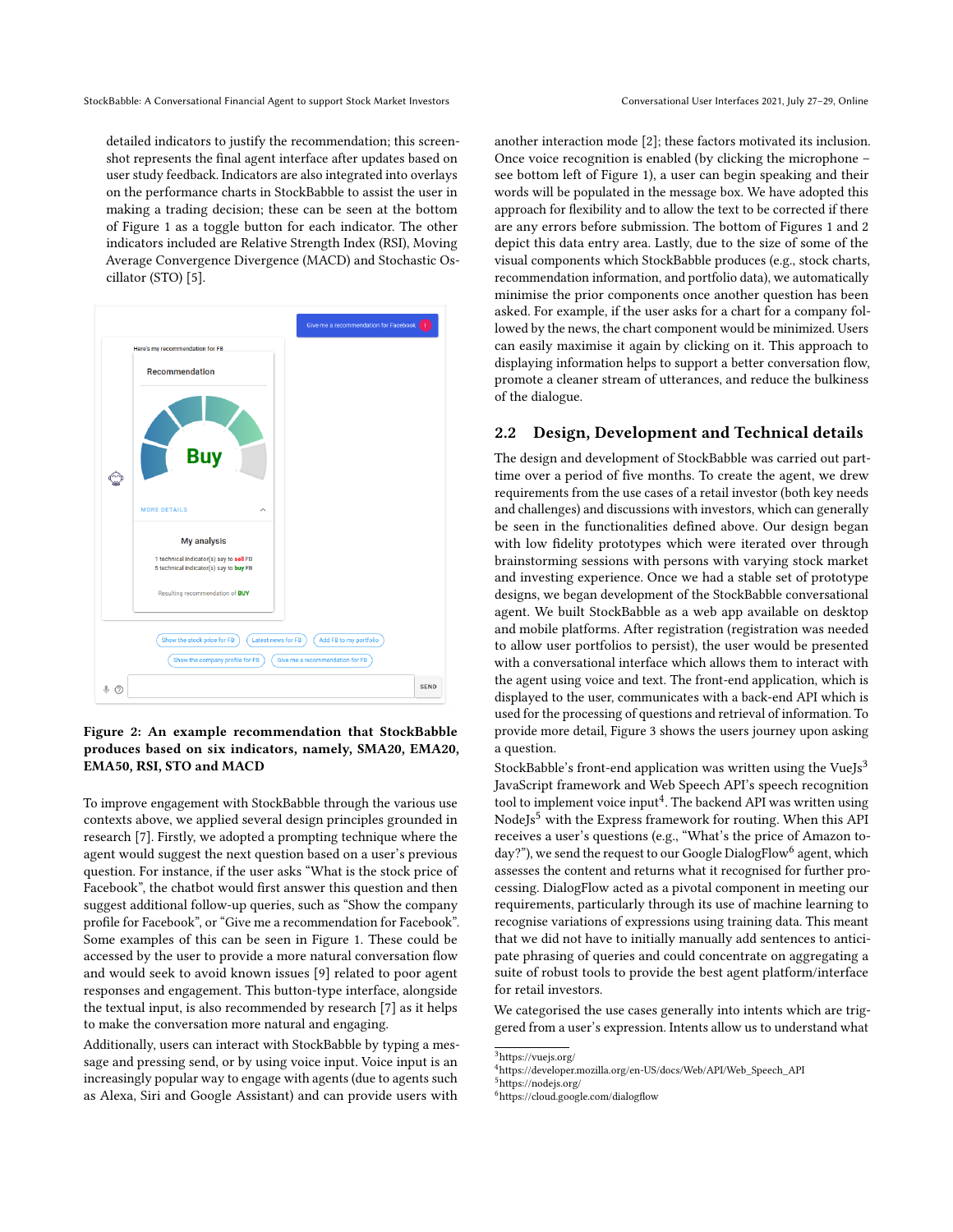<span id="page-3-0"></span>

#### Figure 3: An overview of StockBabble's architecture and how a user query is processed

the user is asking. For example, if a user asked, "Who is the CEO of Facebook", our agent would recognise this question as the company's profile intent and within that, a question about who the company's CEO is. Or, if a query was posed about "what stocks are", the agent would categorise this question as a trading term intent. Our back-end (question handlers) would then deal with finding terms associated to the one requested to show related terms as well.

The assorted expressions within DialogFlow are further supported through the use of 'entities' to ensure the intents never experience any crossover or disruptive overlap with the user's input. Entities have allowed us to provide keyword reference values against user entries, this helps us to appropriately differentiate specific intents from each other. Once recognised, we can process the user's request using our API. The API includes a range of intent handlers. These handlers will fetch the required information, e.g., stock information, companies in portfolio, term definitions as well as recommendations. If Dialogflow categorises a question under the 'StockInformation' intent, for example, our back-end API will use the 'StockInformation' handler to fulfil the users question. Within this handler, a financial API is queried using the company name Dialogflow has recognised within the users question. Once financial information is retrieved we apply our technical indicators. A response is then constructed and presented on the front-end.

### 3 USER STUDY

To evaluate the usefulness, utility, and potential of StockBabble as a conversational financial agent, we conducted a user study with 15 participants with varying financial and stock market knowledge. This was a convenience sample based on individuals with the range of experience desired. This study would also allow us to gather feedback that could assist in the improvement of the agent platform and environment. The study involved a survey where participant were first asked questions related to themselves, their financial

knowledge, if they had ever invested in a stock, and what they would expect from a financial chatbot application. After answering the initial questions, the user was provided with login details and instructions on how to use the agent. The users were encouraged to spend around 15 minutes using the agent. Once the participant had finished using StockBabble, we asked questions related to their experience, their overall impression, whether they learned anything from using the agent, what their primary mode of navigation was, what they found most useful, whether it met their expectations, and whether they would recommend it to others.

Overall, participants were very positive about StockBabble. 73% (11) of our 15 participants said they felt more confident in investing after using StockBabble, 73% (11) said it met their expectations, and all would consider recommending it to others. A few notable comments were: "Very comprehensive recommendations", "It also provided a wide range of news articles about different topics to help understand the company's impact/performance better", "I didn't really know what to ask StockBabble so I found the suggestions helpful, for telling me what I needed to consider when thinking about Stocks", and "Lovely interface it made my experience even better!". Beyond these points, one finding that was particularly interesting was that all participants used typing as their predominant mode of interaction as opposed to voice input. We implemented this feature assuming that speaking would be more natural, even though text input is more standard online. This is certainly an area to engage further in future work, and through qualitative study.

The study highlighted a few key areas for improvement which are important to increasing the utility of StockBabble and related agents. One example pertained to the technical ability of Stock-Babble and making the agent more intelligent; this was because in some cases it would not recognise certain questions and thus led to user frustration. This hints to the larger issues of accurate natural language processing and correct responses which are fundamental to the CUI community [\[13\]](#page-4-11). In our case, we sought to address this concern by adding several new stock market-related training phrases within DialogFlow to capture a wider range of cases.

Another feedback point pertained to modifying the recommendation component to explain how the recommendation was obtained, or as noted by a participant, "Possible explanation as to why StockBabble has given that recommendation would be even better, especially for newer/more conservative traders." This can be interpreted more generally to highlight the importance of agents to be transparent and provide reasons behind certain guidance or suggestions; these actions can help to build user trust. This builds on similar discussions in the literature around the transparency of agents [\[4\]](#page-4-12). To address this, we first reduced the amount of stock indicators shown by default when presenting a company chart. This was done to prevent overwhelming individuals with technical information. Once we did this, we enabled a drop down extension to the recommendation interface and showed how StockBabble produces its analysis by totaling the outputs of the indicators. The updated interface can be seen in Figure [2.](#page-2-0)